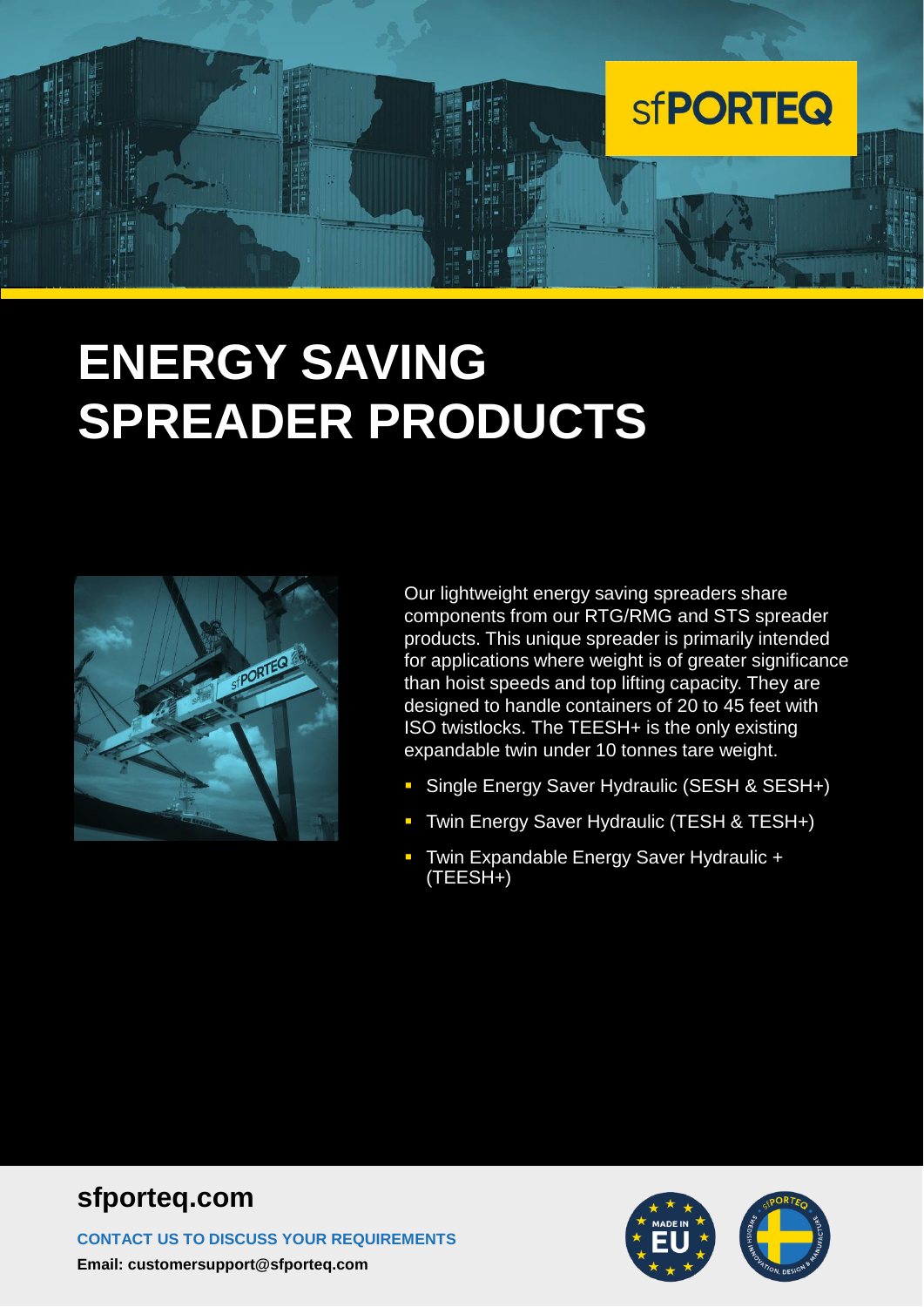**We combine over 150 years of experience in container handling, with the newest innovations, high quality products and a committed approach to sustainable solutions.**

**Designed in Sweden. Manufactured in Europe. Trusted worldwide.**





## **Twin Energy Saver Hydraulic TESH & TESH+**

- **The lightweight energy saver spreaders** from sfPORTEQ combine the best of both worlds, by sharing components from both the yard family and the ship to shore family.
- **This unique spreader is mainly lifting** capacity.
- It is designed to handle containers sized from 20 to 45 as well as 2 x 20 feet with ISO twistlocks.
- The TESH and TESH+ have inherited the components from the ship to shore spreaders and the base from the yard spreaders, still with focus on simplicity and maintenance friendly solutions.





**CONTACT US TO DISCUSS YOUR REQUIREMENTS Email: customersupport@sfporteq.com**